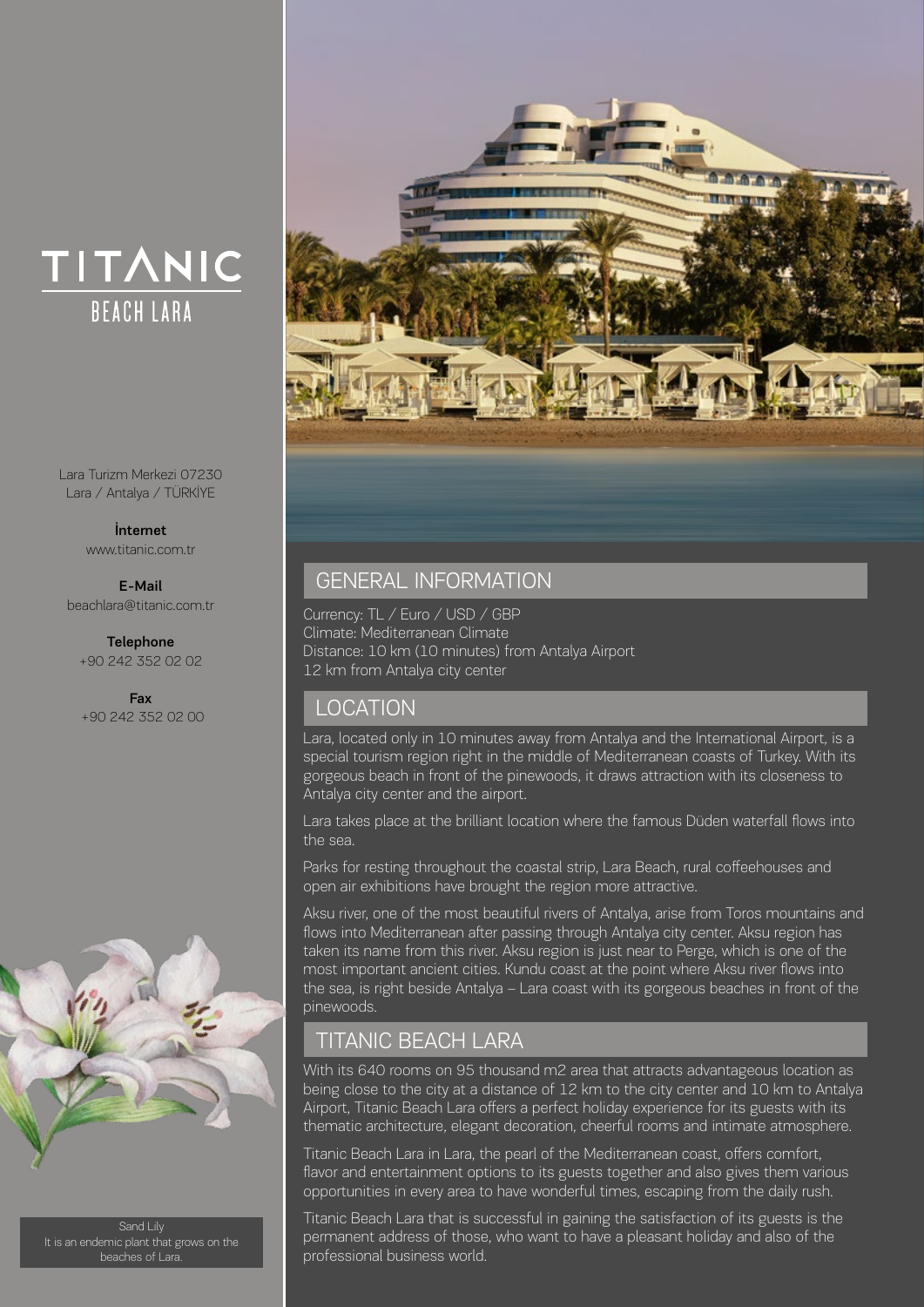### ROOMS

- Standard Room (Main Building 26 m<sup>2</sup>)
- 7 of them are adapted for disabled guests.
- Anex Standard Garden Room (Garden 26 m2)
- Anex Standard Swimming-Pool Room (Pool 26 m<sup>2</sup>)
- Anex Standard Swim-Up Room (Pool 26 m<sup>2</sup>)
- Anex Family Room (Garden 39 m<sup>2</sup>-45 m<sup>2</sup>)
- Junior Suite (Main Building 65 m<sup>2</sup>-85 m<sup>2</sup>)
- Colonel Suite (Main Building 120 m<sup>2</sup>)
- Admiral Suite (Main Building 80 m<sup>2</sup>-150 m<sup>2</sup>)
- Duplex Suite (Main Building 65 m2)



## ROOM FACILITIES

- Internet access
- Sitting corner
- Direct telephone
- LCD TV
- Balcony
- Safe, minibar, hair dryer, bathrobe, slippers, key card system
- Water heater and tea-coffee set up
- Air conditioner



### RESTAURANT & BARS

Titanic Beach Lara offers restaurant and bar choices appealing to lots of different taste buds.



Titanic Beach Lara offers its guests the most favored tastes of world famous cuisines prepared by the most skillful Chefs in its rich open buffet main restaurant and its Italian, Seafood, Asian and Beef Club a'la carte restaurants. During your holiday you can experience the world tastes at the elaborately and elegantly decorated restaurants, cafes or bars in the charming and intimate atmosphere of Titanic Beach Lara.



### RESTAURANTS

Parkfora Main Restaurant consists of 5 different concepts with Modern, Mediterranean, Asian, Eclectic, Hip.

- \* Poppet's Railway, specially designed for children in the main restaurant offers appetizing tastes for little guests.
	- Stella Beach Restaurant
	- Saphore Restaurant
	- Beef Grill Club A'la Carte Restaurant (Paid)
	- Pascarella A'la Carte Restaurant "Italian Cuisine" (Paid)
	- Çapari A'la Carte Restaurant "Sea Food" (Paid)
	- Asia A'la Carte Restaurant "Far East Cuisine" (Paid)

## BARS AND OTHER UNITS

- Cordelia Lobby Bar
- Caprice Lobby Bar
- Armonia Pool Bar
- Solaris Pool Bar
- Beach Pool Bar

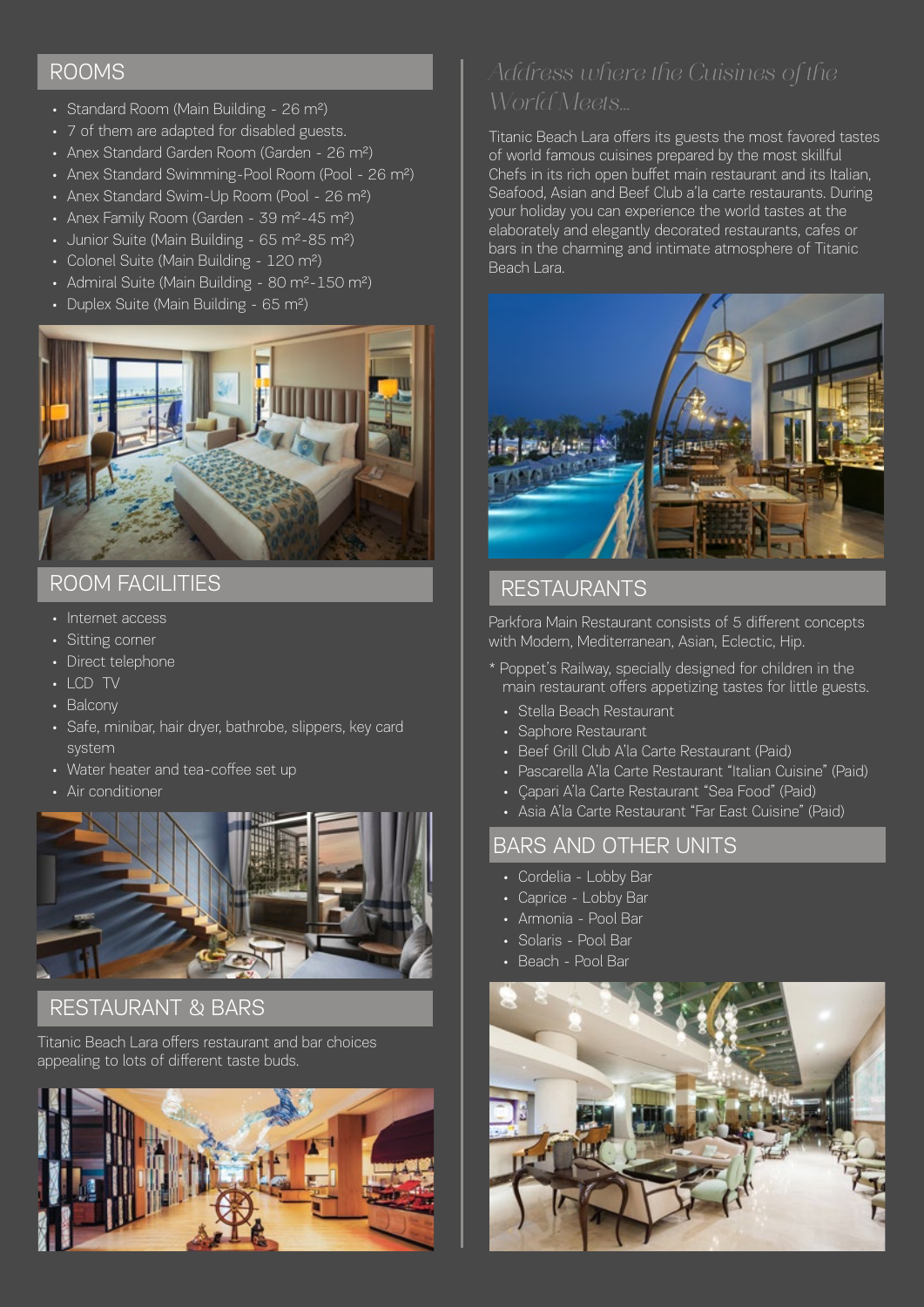- Vitamin Bar
- QueensTown Bowling Bar
- Caprice Patisserie
- Schiller Coffee
- Ice Cream & Waffle
- Aqua Pool Bar
- Ocean Disco Bar

### **FACILITIES**

- Outdoor Pool
- Indoor Pool (Free Heated in Winter Concept)
- Semi-Olympic Pool (Free Heated in Winter Concept)
- Olympic Pool
- Outdoor Indoor Kids' Pool



- Turkish Bath Sauna
- Aquapark
- Tennis
- Football
- Basketball
- Fitness
- Beach Volley
- Cinema (Only in Winter Concept)



#### *Services offered for a certain fee in Titanic Beach Lara:*

- Dry Cleaning Laundering
- Airport Transfer
- Spa
- Tennis Court Lighting
- Motorized Water Sports
- Billiard
- Electronic Games
- Diving School
- Olympic Pool Heating
- Telephone / Fax Services
- Child Care / Pushchair /Babysitter
- Cabana Special sunbath area near the pool
- Gazebo Special sunbath area on the beach
- Professional Football Site
- Room Service

### OTHER FACILITIES

- Doctor Ambulance
- Hairdresser
- Rent a car
- Shops

### TITANIC CONGRESS CENTER

Titanic Beach Lara, providing service for 12 months of a year, makes a difference in all kinds of your seminars, congress and company organizations with its high-quality technical infrastructure and special halls. It meets your expectations more with the banquet packages providing different solutions according to the demands with its special decoration and planified technical systems. Special solutions are provided for all the groups and organizations with its large conference hall that can be divided in three sections and with 12 meeting rooms with different areas.

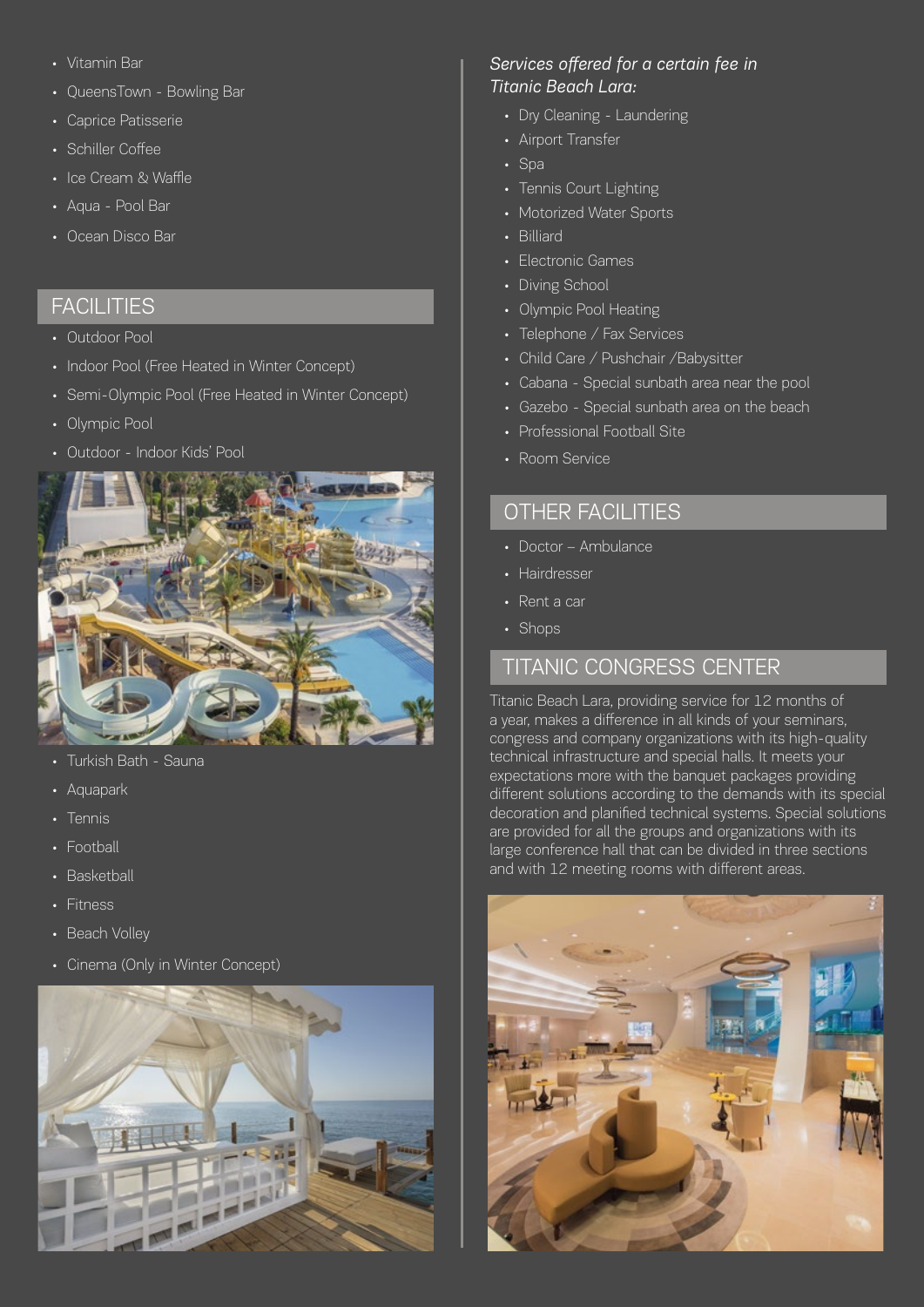#### *Pacific Main Hall (can be divided into 3)*

Space: 1.152 m<sup>2</sup>

#### Capacity (Theatre Style): 1.500 persons



#### *Pacific (3 Halls)*

Space: 1 hall 500 m2, 2 halls 336 m2

Capacity (Theatre Style): 1 hall 500 persons, 2 halls 300 persons

#### *Atlantic (4 Halls)*

Space: 1 hall 111 m<sup>2</sup>, 3 halls 90 m<sup>2</sup>

Capacity (Theatre Style): 1 hall 100 persons, 3 halls 80 persons



*Black Sea (5 Halls)* 

Space: 1 hall 30 m2, 1 hall 58 m2, 1 hall 88 m2, 2 halls 44 m2

Capacity (Theatre Style): 1 hall 20 persons, 1 hall 50 persons, 1 hall 90 persons, 2 halls 40 persons





With meticulously designed details BeFine SPA is one of the essentials of Titanic Beach Lara. Rooms, each specially decorated, relaxation and purification programs prepared carefully, are the address of those who want to get positive energy with options of different presentation types accompanies by exotic fragrant.



Within BeFine SPA, there is a steam room in the form of a star, saunas and Jacuzzis made of Finland's pine trees with the heated part made of volcanic stones, Ice Grotto, indoor pool, relaxation room and Turkish bath.



Titanic Beach Lara Tini Kids Club has no limits in fun. Children of ages 04 - 12 enjoy themselves to repletion with special shows prepared for children, game areas, birthday parties, and many other activities.

#### *Tini Gurme*

Little ladies and gentlemen can have their lunches at the Tini Gurme area at the open buffet specially designed for them with the food prepared for children's taste and interest and have fun at the same time.

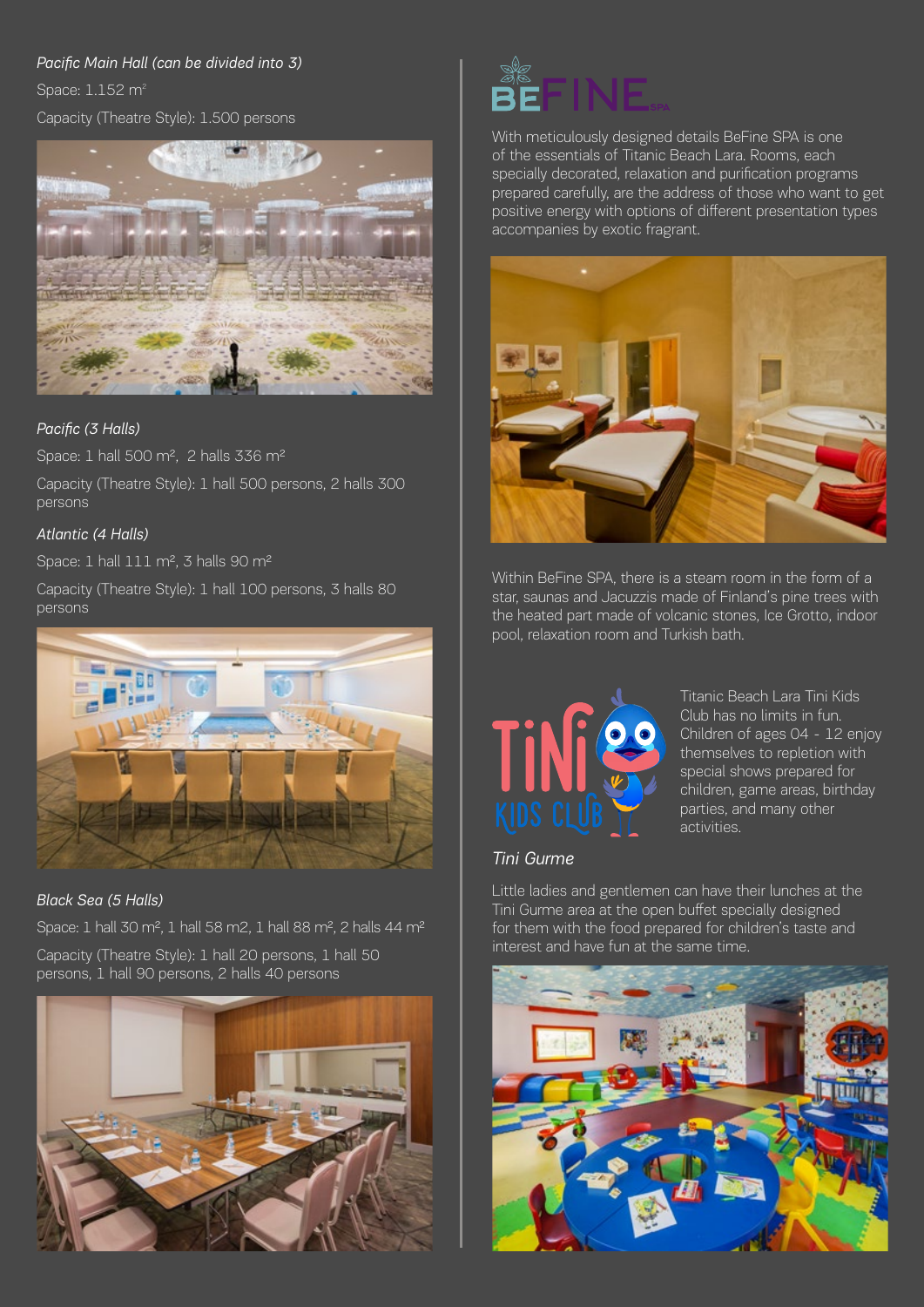# TITANIC SPORTS CENTER

Titanic Beach Lara offers its guests opportunity of making different sport activities thanks to its fitness center which is fully equipped with sport equipment of the latest technologies in BeFine SPA in addition to the football, golf, basketball and volleyball.

Titanic Sports Center is preferred by leading football, tennis and swimming clubs of the world.

#### *Football*

In the hotel, there is a grass football training field at 54 m x 92 m and in the football center located 3,5 km away from the hotel, there are 2 professional grass Football fields at 68 m x 105 m. And 2 fields at 60 m x 90 m.

### *Olympic Pool*

The depth of the 1.250 m<sup>2</sup> Olympic pool is 1.80 meters.

The depth of the 315 m $^{\circ}$  semi-Olympic pool is 1.40 meters.

### *Tennis*

In Titanic Beach Lara, there are 4 illuminated tartan tennis courts.



#### *Fitness*

In Titanic Beach Lara, there is a gym situated on an area of 320 m<sup>2</sup> which is equipped with Techno Gym sports equipment.



# ENTERTAINMENT & ACTIVITIES

Via the entertainment team, working in order to have the guests spend joyful times throughout the day and also having fun together with the guests, entertainment continues all day and night at Titanic Beach Lara.

An entertainment concept including various day activities, gorgeous night dance shows, thematic parties and romantic organizations are provided.



#### *Activities*

- Gymnastics
- Water Gymnastics
- Step & Aerobics
- Boccia
- Movie Theater (Only in Winter Concept)
- Latin and Oriental Dance
- Lessons
- Basketball
- Coffee, Card and Table Games
- Football (Grass Field)
- Beach Volley
- Swimming-pool Games
- Water Polo

#### **Evening**

- Dance Shows (Only in
- Summer Concept)
- Live Music (Only in
- Summer Concept)
- Parties (Only in Summer Concept)